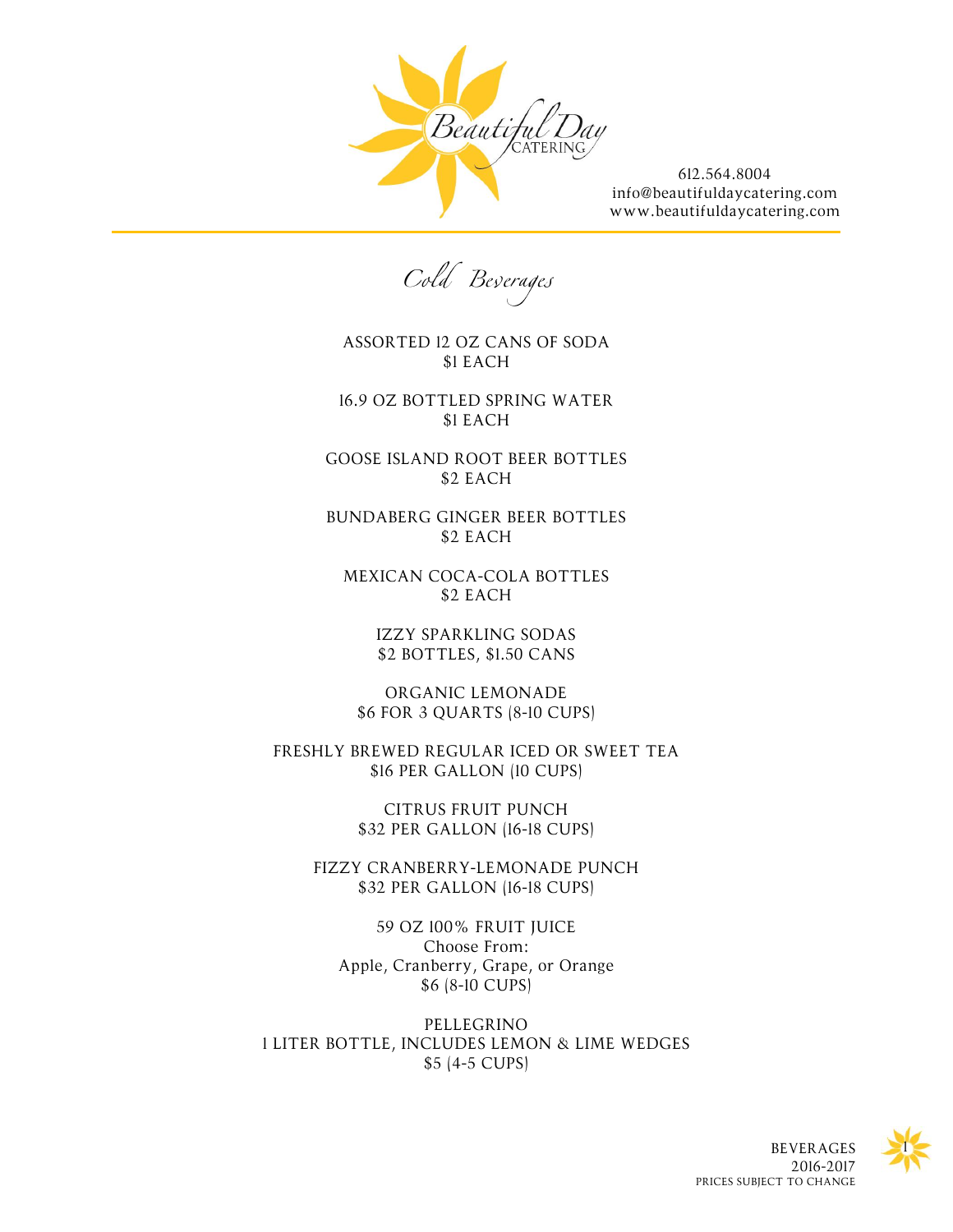

612.564.8004 [info@beautifuldaycatering.com](mailto:info@beautifuldaycatering.com?subject=Catering%20Inquiry) [www.beautifuldaycatering.com](http://www.beautifuldaycatering.com/)

Hot Beverages

FRESHLY BREWED COFFEE (REGULAR OR DECAF) INCLUDES SUGAR, SWEETENER, HALF & HALF, AND STIR STICKS \$25 FOR 30 CUPS \$45 FOR 60 CUPS

COFFEE BAR ADDITIONS Includes Your Choice of 3 Syrups/Sauces: Vanilla\*, Almond, Hazelnut\*, Brown Sugar Cinnamon, Irish Cream, English Toffee, Peppermint, Caramel\*, or Chocolate; Whipped Cream, Cinnamon, & Chocolate Covered Espresso Beans (\* Sugar-Free options) \$60, SERVES 60-80 CUPS

> HOT TEA (BLACK, GREEN, OR HERBAL) \$1 PER TEA BAG

> > HOT MULLED APPLE CIDER \$18 PER GALLON (12-16 CUPS)

HOT CHOCOLATE WITH HOUSE-MADE MARSHMALLOWS & WHIPPED CREAM \$32 PER GALLON (12-16 CUPS)

WHITE HOT CHOCOLATE WITH HOUSE-MADE MARSHMALLOWS & WHIPPED CREAM \$32 PER GALLON (12-16 CUPS)

Mocktails

Alcohol=Free Cocktails

WHITE SANGRIA

MOCK CHAMPAGNE

MINTY-LIME MOJITO

FENNEL-APPLE SPRITZER

BABY ORANGE FIZZ

## MAI TAI

ALL MOCKTAILS ARE \$32 PER GALLON (16 DRINKS)